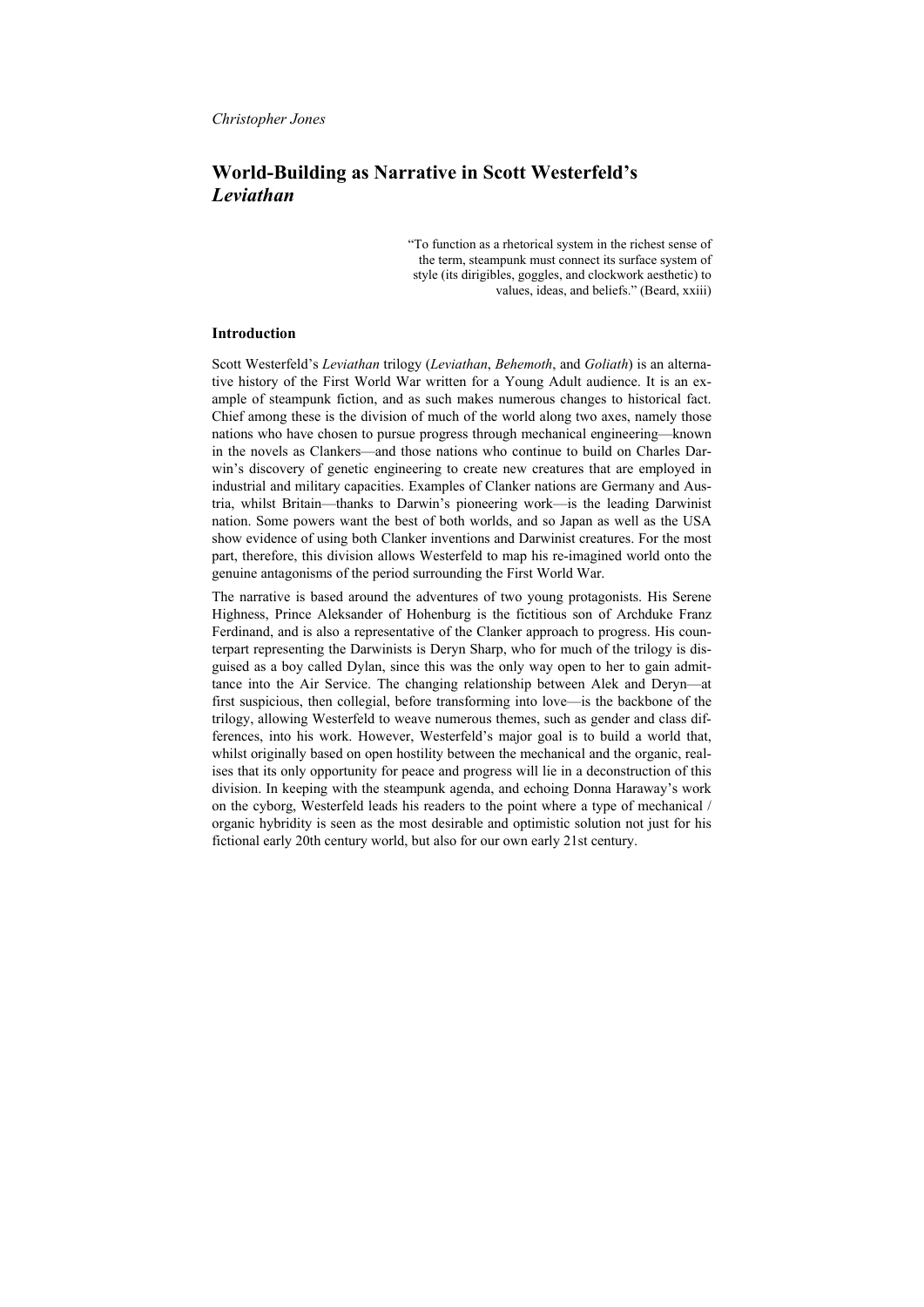### **World-Building in Steampunk**

As Westerfeld makes clear in the *Afterword* to the first volume, his *Leviathan* trilogy is an example of steampunk fiction. Although mainly associated with the Victorian era, and therefore sometimes categorised as a sub-genre of neo-Victorian fiction, steampunk fiction visits other time periods, and indeed other parts of the globe, than those that a strict link to the Victorian period would necessitate. Here, Westerfeld's work goes beyond the end of the Victorian era since his story is set immediately before, and during, World War I. In order to make clear Westerfeld's priorities in his approaches to world-building, it will be worthwhile exploring several key features of steampunk writing in general, namely *speculation*, *divergence*, *creativity*, *technology*, and *hybridity*.

*Speculation*. Since steampunk fiction is an example of alternative history writing, there is firstly a desire to explore or re-explore a given epoch, secondly an interrogation of whether outcomes were inevitable or whether they could have been altered or even averted, and finally a linking of a particular past with today's reality. Thus, steampunk raises questions about the extent to which our present day is a result of past events, but also about whether the present is actually still prey to the same problems, injustices, and dilemmas of that past (see Hantke for a discussion of the relationship between steampunk's past and the world of today). Westerfeld locates his own work firmly within this endeavour, and one of his goals is to postulate a World War I that will result in a less damaged Europe, and consequently in a less catastrophic 20th century. Indeed, this should be seen in the light of Yaszek's characterisation of the steampunk agenda: "At its best, steampunk fiction promotes understanding of the roots of our current global scene, and offers lateral insights as to how we could improve retroactively on some of the choices we made, all unknowing, in the path of technological development" (Yaszek, 190).

An artistic re-casting of well-known historical events or periods unlocks the potential for speculation, since "steampunk fiction intervenes in literary history, but it also encourages readers to think more expansively about theories of history as such" (Jagoda, 63). As such, it is an excellent medium for Young Adult fiction, since it allows its readers to question received wisdom, theorise different ways of dealing with problems, and understand the pressures posed on an individual by a constellation of political, social, economic, and technological forces. As critics have pointed out, it is often this latter factor, the technological, that features most prominently in steampunk as a genre. Pike distinguishes between two different approaches: "Originating in British science fiction of the 1970s and 1980s, steampunk is a version of alternate history that posits in various ways what would have happened if twentieth-century technologies had appeared or been invented in the nineteenth century, or if technology had halted or taken a different path during the steam age—hence the first half of the appellation" (Pike, 264). Westerfeld employs a creative blend of both in his work, since the genetic engi-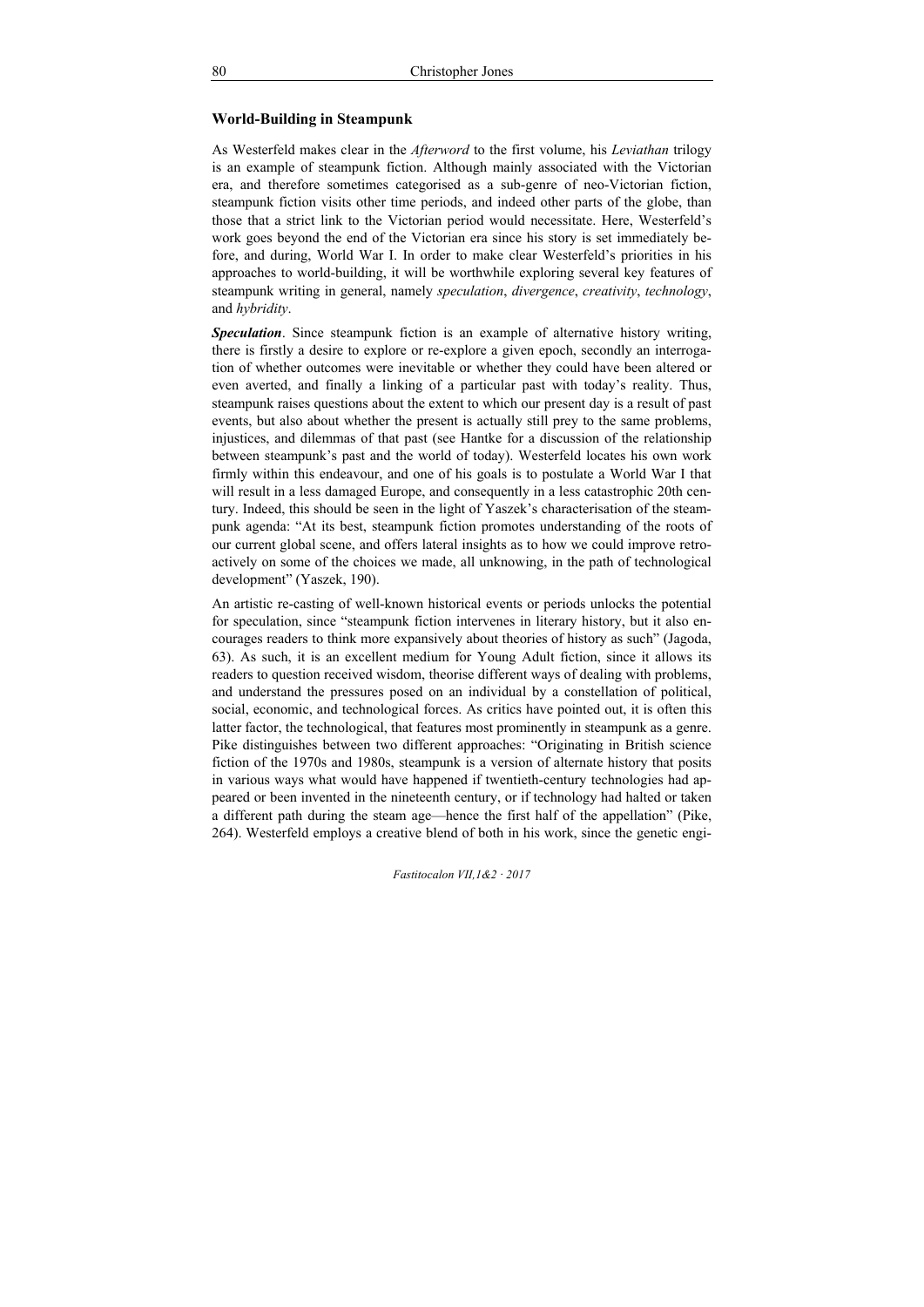neering of his Darwinist faction is clearly an example of the former, and his Clanker faction with its mechanical creations is an extrapolated continuation of steam-powered technology.

*Divergence*. History, as seen through the lens of steampunk fiction, is not fixed: "For steampunk the past is malleable and can be re-imagined at will, with anachronistic elements introduced to plots and glued onto contemporary objects" (Danahay, 44; McKenzie, 140). This malleability is, however, not random but the result of authors taking major events or discoveries and using them as turning points that will create different outcomes. In other words, it is *divergence* that is the key concept here. According to Hale, steampunk "consciously diverges from historical master narrative (Lyotard, 1979) as a means to explore how the contours of time, history, and culture(s), both past and present, might have been alternatively formed had certain historical events gone differently´ (Hale, 11). In Westerfeld's work we are able to discern the full range of this divergence in his approach to world-building. As shall be discussed in greater detail below, the *Leviathan* trilogy uses moments of technological innovation as divergence points to establish an alternative reality that has been reshaped not just in technological inventions, but in much broader areas. The political map of the world is determined by allegiance to genetic engineering or mechanical engineering, and even more importantly, the citizens of these different countries have been influenced by their country's choices. Westerfeld's main characters react to these technological creations (whether mechanical or biological) in terms of moral outrage or physical disgust, revealing the deep-seated influence of technology. This steers Young Adult readers to a greater understanding of the contribution of social context to their own individual psychological make-up, since "steampunk, usually set in the past or in an alternative future based on different choices made in the past, makes strange aspects of society, history, and culture that are accepted as normal. It makes the familiar unfamiliar, and in doing so, offers worlds that empower young adult characters to discover themselves" (Mielke and LaHaie, 244). Indeed, it can go beyond self-discovery, and can lead to a determination to take more control of the direction of one's own person and life.

*Creativity*. By its very nature, any divergence from established fact can be regarded as a creative act. However, it is worth noting that the level of creativity employed within the steampunk genre goes far beyond the bare minimum, as Rose observes, "Moreover, the *flamboyance* with which these stories depart from factuality is in fact a celebration of the imaginative engagement with the past that is at the heart of all history" (Rose, 323, my emphasis). This essential contribution of imaginative input is emphasised by others, such as Jagoda: "[...] steampunk demonstrates, perhaps more effectively than any other literary genre, that history and imagination are not opposed terms´ (Jagoda, 65). However, Bowser and Croxall's observations are most valuable here since they direct attention to the explicit link between a creative re-imagining of the past, and a desire to reconsider the journey that has led to the present day: "It is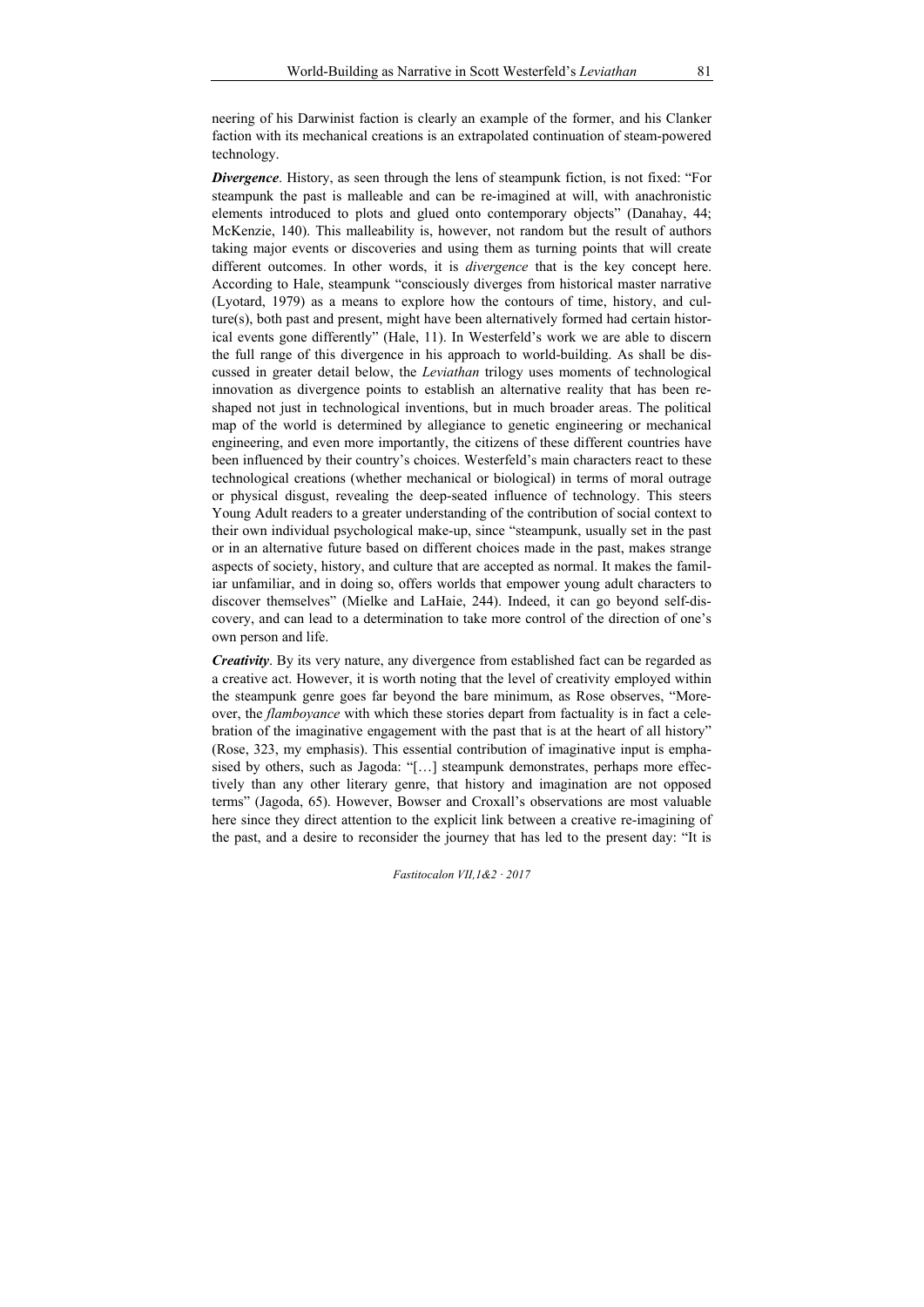important to remember in this context that steampunk is very much a *fantasy* about the past. Yet it is a fantasy that creates a 'useable past' (or 'useable *alternative* past') that proves potentially helpful in re-shaping the present" (Bowser and Croxall, 23). Young Adult readers, in particular, will be drawn into a dialogue with steampunk texts, in such a way that they are actively engaged participants, responding to characters, events, and situations with a critical sense of questioning whether those characters, events, and situations have to be the way they are, or whether they could or should be changed.

*Technology*. In general, it is possible to distinguish between two major trends in these creative explorations of technological divergence, based on *optimistic* and *pessimistic* views of the potentials of genetic engineering and information technology to impact on our lives. On the one hand, therefore, there is an opportunity to use world-building as a platform to critique and warn, often articulated through a narrative of fear "that in a post-industrial society essential human values are threatened by digital technologies and the intensification of commodification in all aspects of life thanks to computermediated networks and virtual worlds" (Danahay, 29). Looking beyond literature to the 'maker culture' of steampunk, we see practitioners and fans alike creating physical artefacts intended as a response to the highly machined technological products of today. On account of their seamlessly sealed casings and lack of user-serviceable parts, these devices can represent an unknowable and therefore threatening intrusion of technology into our lives: "When a device like the iPad has only one button and is a sealed slab of glass and metal, we face becoming *alienated* from our technology" (Bowser and Croxall, 16, my emphasis). Steampunk makers establish visual links in their products to a time when inner workings were visible and the traces of human artisanship were proudly evident in the objects that were used. They do this through using mechanical parts, such as wheels, springs, and the ubiquitous cogs, as decorative onlays and enhancements to examples of modern technology, such as PCs and laptops. For Danahay, this should be read as an act of rebellion: "Nonetheless, on a symbolic level, steampunk performs its resistance to contemporary industrial mass production by 'modding' its products and linking them to an earlier historical era, thus dramatising a protest against postindustrial technologies" (Danahay, 31). Indeed, it is in these acts of resistance that the 'punk' aspect of steampunk is explained: "steampunk, like punk rock before it, works to shock the mainstream into questioning its behaviours and values, specifically around the notions of technology´ (Bowser and Croxall, 21). However, in spite of terms such as threat and alienation, there is also a strong sense of steampunk's love of technology.

Steampunk is emphatically not an attitude of rejection, the practitioners are not machine-wreckers or saboteurs, the devices that they modify, and the mock devices that they create are all mechanical—in other words technological—in nature. The fear is not fear of technology as such, it is more a fear of the Trojan Horse: if we are unable to see inside the devices of today, who knows what dangers they may harbour? For this reason, many commentators focus on steampunk's exploration of the nature of the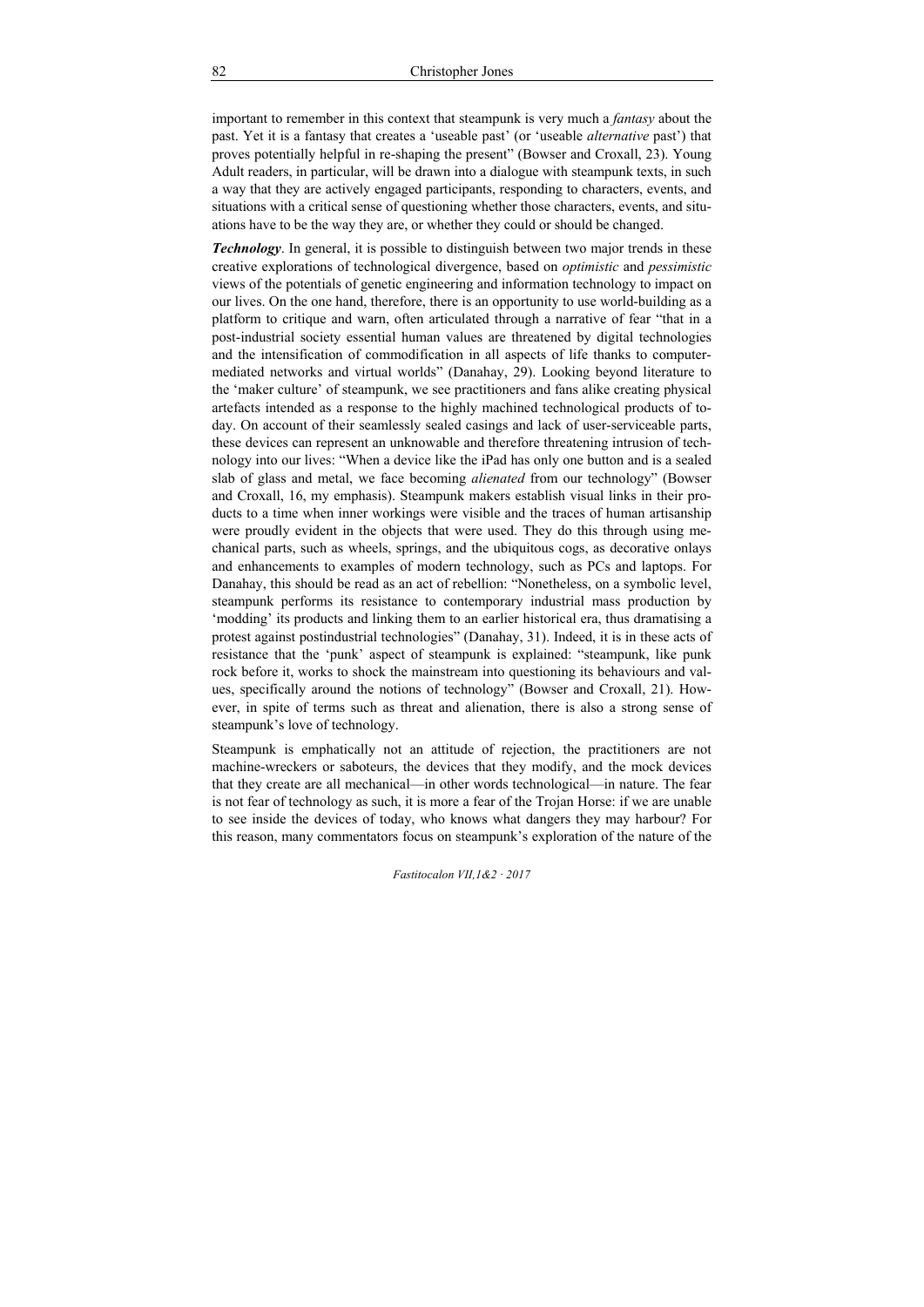relationship between humans and technology: "Today's global citizens cannot escape the ubiquity of the cell phone, the computer, and the car, but they can pledge allegiance to these kinds of technologies and the ideology they manifest, or declare their citizenship to alternative states of mind through the public performance of alternative aesthetics" (Mara, 162<sup>1</sup>). Within this spirit of reviewing our relationship to technology, the positive potentials of modern technology should not be overlooked, as Pike argues when he describes steampunk as "utopian literature, retrieving the technological and often subterranean utopian visions of the late Victorian period that lie at the foundation of much of the history of speculative fiction" (Pike, 265). Further below, there will be an analysis of the ways in which Westerfeld's work engages with this more optimistic agenda. For the contemporary Young Adult reader, whose future is very likely to be shaped by a use of, and a dependence on, information technology, this aspect of steampunk fiction is wholly appropriate and useful.

*Hybridity*. There is a strong predisposition in steampunk to create narratives of hybridisation and powerful images of hybridity. This is seen at its most fundamental in steampunk maker culture where the guiding principle is one of conjoining two incompatible worlds, of adding analogue clockwork parts to digital devices. Over and above any resulting aesthetic achievement, this strategy of embellishment can also be read as a narrative of rebellion (resisting the mass-produced technology of today) or of questioning (what have we lost if we can no longer understand or repair the tools that we use?). As Jagoda points out, this strategy can make present concerns less daunting to tackle: "Through techniques such as hybridisation, pastiche, and strategic anachronism, steampunk texts defamiliarise both the Victorian past and the globalising present, isolating facets of both eras to make them more susceptible to analysis" (Jagoda, 48). However, steampunk in general is regarded as a movement that is highly protechnology, and one that is frequently associated with an equally positive view of hybridity. A review of the secondary literature uncovers terms such as "the positivity of the cyborg" (Sussman, 17), "co-operation between the mechanical and the organic" (Weig, 143), "a techno-utopian world free of human/human and human/machine alienation´ (Hall and Gunn, 5), and "hopefulness or perhaps even idealism in the idea of human technology and animals coexisting in such a harmonious fashion" (Vander-Meer, 120). As shall be discussed below, Westerfeld's work in this trilogy is also to be understood against this artistic background and needs to be read as a contribution to an agenda of marking the twenty-first century as the period in which the relationship between technology and biology is crucial. Westerfeld employs a multi-faceted approach to this mission here, using a combination of narrative, main characters and their relationship, and a set of powerful symbolic objects to build an alternative historical world in which the benefits of "human technology and animals coexisting in such a harmonious fashion" (VanderMeer, 120) are explicit, and in which the dangers of war and destruction are seen as the result should such co-existence, or integration, not be achieved.

-

<sup>1</sup> See also Esser or Bowser and Croxall for discussions of our relationship to technology.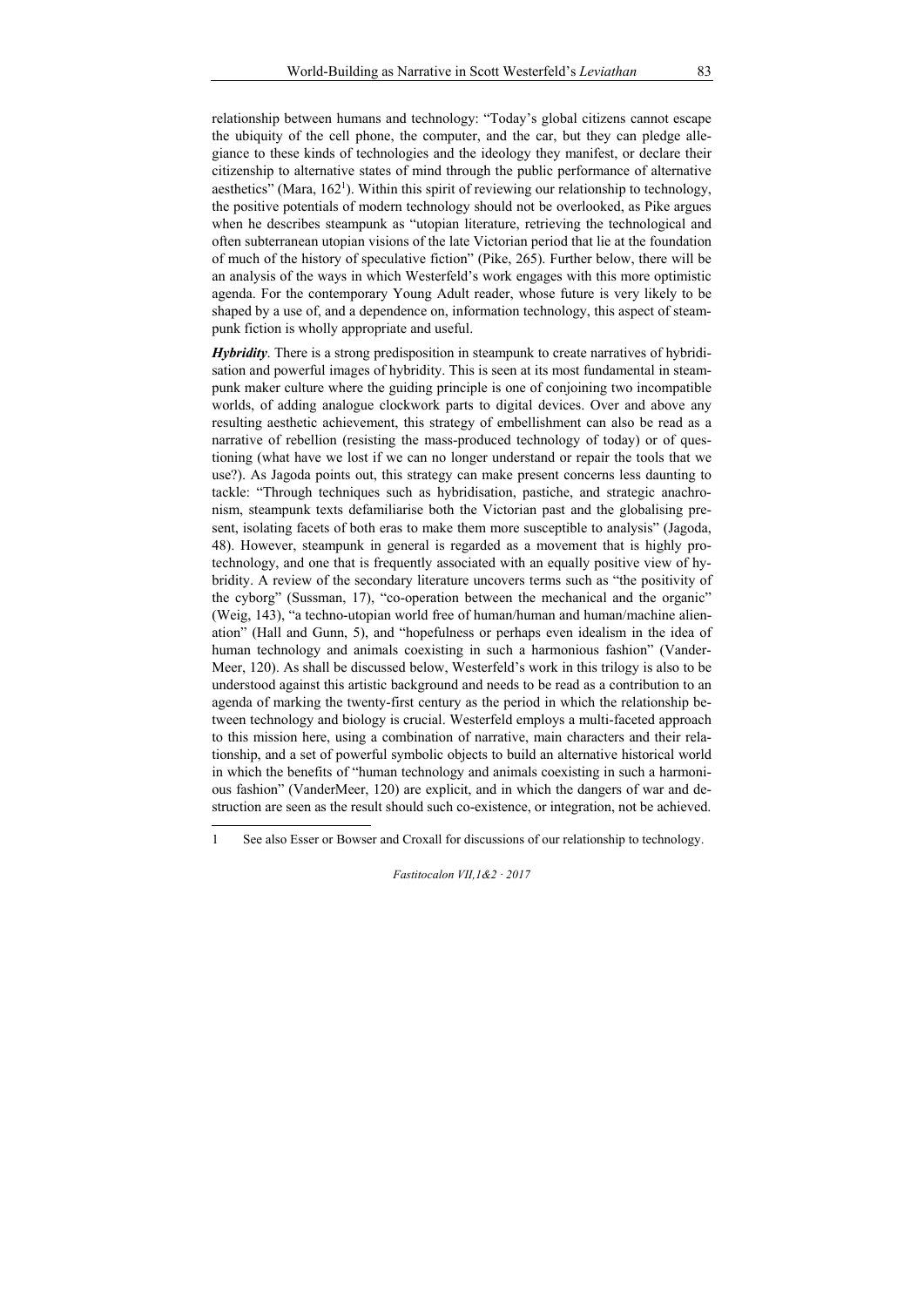## **Scott Westerfield's Leviathan Trilogy**

Having now established this set of steampunk elements we can explore Westerfeld's use of them in the trilogy itself, in particular with reference to the major world-building task of redrawing the battle-lines of Europe before World War I in such a way that the divisions are between the Darwinist nations and the Clanker nations. Westerfeld employs his two main characters as the points of view that give the reader an *intentionally biased* account of the Darwinist and Clanker factions. Westerfeld creates a sense of an arms race between the two factions, but this military conflict is only one aspect of the division between these two opposing systems. For example, gender differences also play a significant part, in that the reader is invited to regard Clanker engineering as male technology, and Darwinist genetic engineering as female. This is made clear through the choice of one male and one female main character (Alek and Deryn), and also through the choice of secondary characters (Count Volger and Dr. Barlow). Westerfeld ensures that the reader will see this division between the Clanker and Darwinist philosophies as the single most important issue for the world as a whole. Stopping for a time in Mexico during a time of civil war, Deryn muses, "Alek was right about one thing: One way or another, the war had sunk its claws into every nation on earth. Even this distant conflict had been shaped by the war machines and fighting beasts of Europe" (Westerfeld, *Goliath*, 343). In this way, the reader is encouraged to regard this division in terms of a *fundamental* conflict, rather than one determined by local politics, making it simpler to then see the connections and similarities to today's real-life conflicts.

Through the early part of Deryn's side of the story the reader is invited to regard the development of fabricated beasts as a wholly positive endeavour, particularly since it also has the benefit of counteracting the fog and pollution that had been generated by traditional industry:

She remembered how Da had said London looked in the days before old Darwin had worked his magic. A pall of coal smoke had covered the entire city, along with a fog so thick that streetlamps were lit during the day. During the worst of the steam age so much soot and ash had decorated the nearby countryside that butterflies had evolved black splotches on their wings for camouflage. But before Deryn had been born, the great coal-fired engines had been overtaken by fabricated beasties, muscles and sinews replacing boilers and gears. (Westerfeld, *Leviathan*, 65-66)

There is also a strong impression in Westerfeld's descriptions of Darwinist Britain that the decision to pursue biological evolution—rather than technological innovation—has led to a greater understanding of what today would be called an eco-system: "If you remove one element—the cats, the mice, the bees, the flowers—the entire web is disrupted" (Westerfeld, *Leviathan*, 195). In this alternative history, Darwin's discoveries also allow for creatures to be fabricated that can have a military application, most significantly the eponymous Leviathan: "The Leviathan had been the first of the great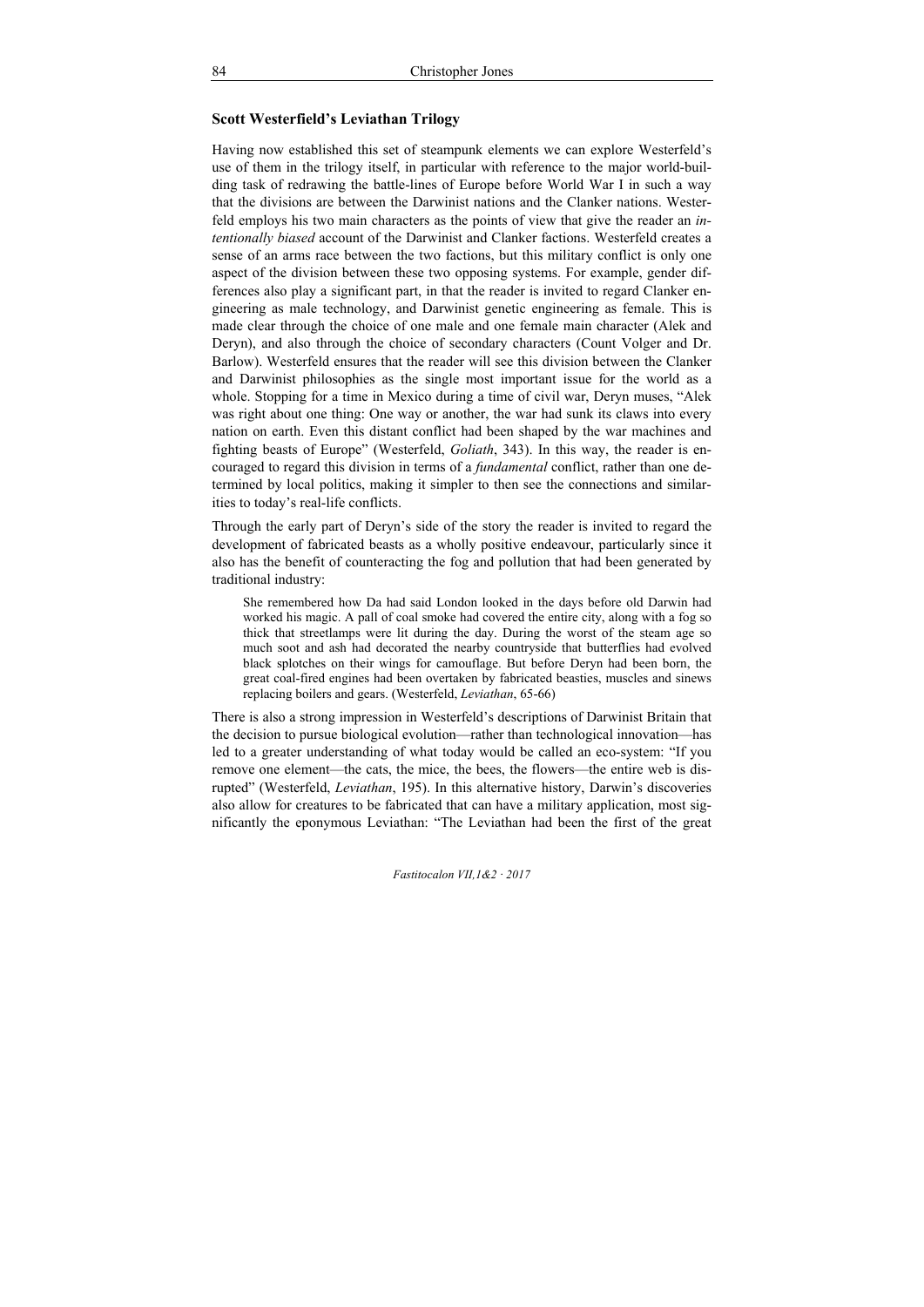hydrogen breathers fabricated to rival the kaiser's zeppelins" (Westerfeld, *Leviathan*, 69). The Leviathan's symbolic functions shall be discussed further below.

Count Volger, Alek's mentor and protector, anticipates the developments across Europe, musing that somehow Britain will find a way to be involved in any future military conflict, concluding that it will be "Darwinists against Clankers" (Westerfeld, *Leviathan*, 88). Although Deryn's side of the narrative has presented the beneficial aspects of fabricated beasts, through Alek's eyes, however, the fabricated creatures of the Darwinists appear as blasphemous abominations: "He'd heard awful stories about the Darwinists' creations: half-breeds of tigers and wolves, mythological monsters brought to life, animals that spoke and even reasoned like humans, but had no souls. He'd been told that when godless beasts were created, the spirits of demons occupied them—pure evil given flesh" (Westerfeld, *Leviathan*, 230). In scenes such as these, the reader is able to see the advantages and disadvantages of both factions. The Darwinist creatures have indeed brought an end to industrial pollution and have led to a greater understanding of the interconnectedness of all species on earth, yet they can be regarded as a blasphemous intervention into the natural order of things. The Clanker machines may contribute to pollution levels, yet they provide power and invention, such as motion picture cameras.

Nevertheless, it is not the points of view of Deryn and Alek in isolation that are most important, it is their relationship to each other that provides the most telling commentary in the novels. In spite of the growing friendship between Deryn and Alek (and as the story progresses, this friendship will grow into love), their original backgrounds remain as barriers between them. It will take them some time, and a body of shared experiences, for them to overcome the lessons taught by the environment in which they have grown up. As Alek observes in the first volume, "He'd been such a fool this vast creature, these people were so alien. It was madness to try to cross the gulf between his world and theirs" (Westerfeld, *Leviathan*, 259). Even in the second volume, *Behemoth*, Deryn is still unable to feel at home in a Clanker city, "Aye, but that's my home up there. I can't live with ... your machines´ (Westerfeld, *Behemoth*, 458). Westerfeld has created two main characters that are, at the commencement of the story, both entirely against the products of the opposing faction, and the narrative is full of examples of their revulsion whenever they encounter either Clanker machines or Darwinist beasts. Their role as points of view in the novels means that the reader will share their initial antipathy, yet follow them on a journey that will take them to a point of understanding, reconciliation, and eventually love.

One of the most important aspects of Westerfeld's approach to world-building in this trilogy is his use of objects. Whilst they assist in the depiction of the two factions, they are also key to his ultimate aim of creating a story in which his two main characters will be instrumental in bringing peace to Europe one step closer, and also a rapprochement between the two factions. In some special cases they also help to articulate the theme of hybridity that underpins the coming together of the two previously oppos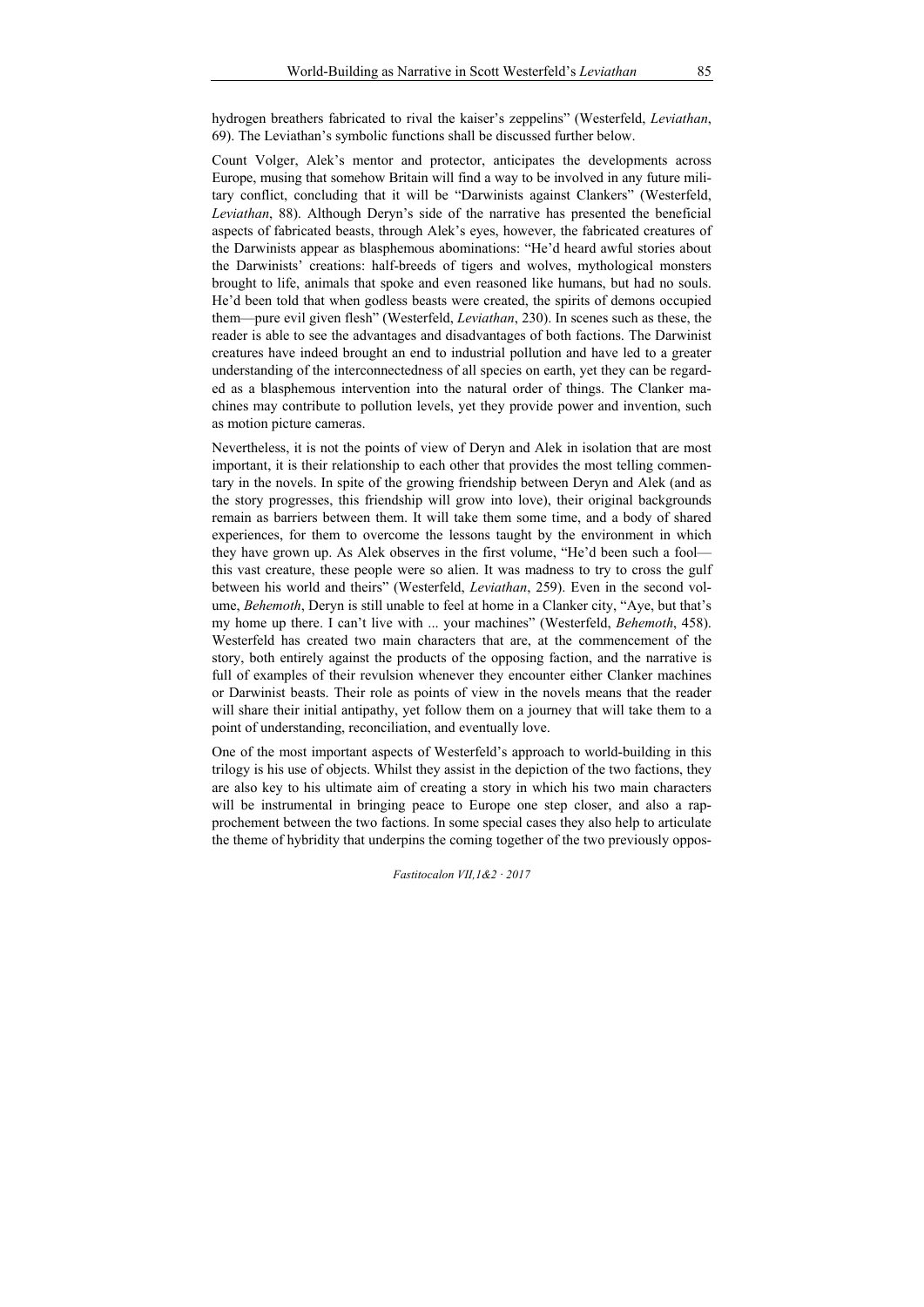ing worlds of the mechanical and the organic. A detailed examination of some key examples will show how this principle functions in practice. Starting with the Leviathan itself a creature is revealed that is about the size of, and with a similar set of functions to, a mechanical airship or zeppelin. Freedman has studied the images of real zeppelins in contemporary historical documents and fictional accounts, focussing on their impact and interpretations as the carrier of a military threat, " $[...]$  The first Zeppelin raid on England was carried out on May 31, 1915" (Freedman, 49). What is most interesting to note is the early responses to these craft as blends of the mechanical and the organic. Freedman cites both Katherine Mansfield who referred to the zeppelin as "the ultimate" fish" (Freedman, 50) as well as H. D. (Hilda Doolittle) who called it Leviathan, a whale swimming "in city dusk, above suburban forests" (Freedman, 59). This study of the literature of the time leads Freedman to define the zeppelin as follows: "An uncanny mix of machine and natural entity, bridging the sublime and the grotesque, the aweinspiring and the monstrous, the Zeppelins detach themselves from their ostensible purpose and ownership and appear to possess their own will-to-power" (Freedman, 51). Westerfeld's creation of his own Leviathan, with its mix of machine and natural entity, must therefore be seen as the logical extrapolation of these early first-hand responses to the zeppelins.

The Leviathan starts its journey though the novels as the major representative of the Darwinist ethos. It is a fabricated beast, with no counterpart in a naturally occurring species, that owes its existence to Westerfeld's version of Charles Darwin and his discovery of the genetic code. Additionally, the Leviathan is home to an extended ecosystem of other creatures that contribute to and interdepend on each other's lives. As well as the humans who serve on board, there are numerous beasts with different tasks, such as the bees that make honey, the lizards that carry messages, the bats that carry out strafing attacks on enemies, etc. These descriptions of a zoo-like setting, or perhaps more appropriately of an ark, are enhanced by Keith Thompson's illustrations, that frequently depict the human crew of the Leviathan acting in tandem with various creatures. Key examples here are Dr. Barlow, often accompanied by her pet thylacine, and then—once it has hatched from its egg—the perspicacious loris that drapes itself over both Deryn's and Alek's shoulders. The creation of this richly detailed menagerie with its idyllic depiction of humans and beasts working in harmony to achieve their goals might lead one to suspect that Westerfeld's own aim is to produce a story that is whole-heartedly in favour of the organic and against the mechanical. However, this is not the case.

After the crash in the Alps in the first volume, the Leviathan is unable to take off again under its own power. It needs Clanker engines, and once they have been successfully mounted on the great creature's back, they become a permanent feature and for the rest of the trilogy the Leviathan will act as a fusion or hybrid of the mechanical and the organic. Given the key role of the Leviathan in various missions during the narrative, its importance is unquestionable. However, since most of these missions are of a pro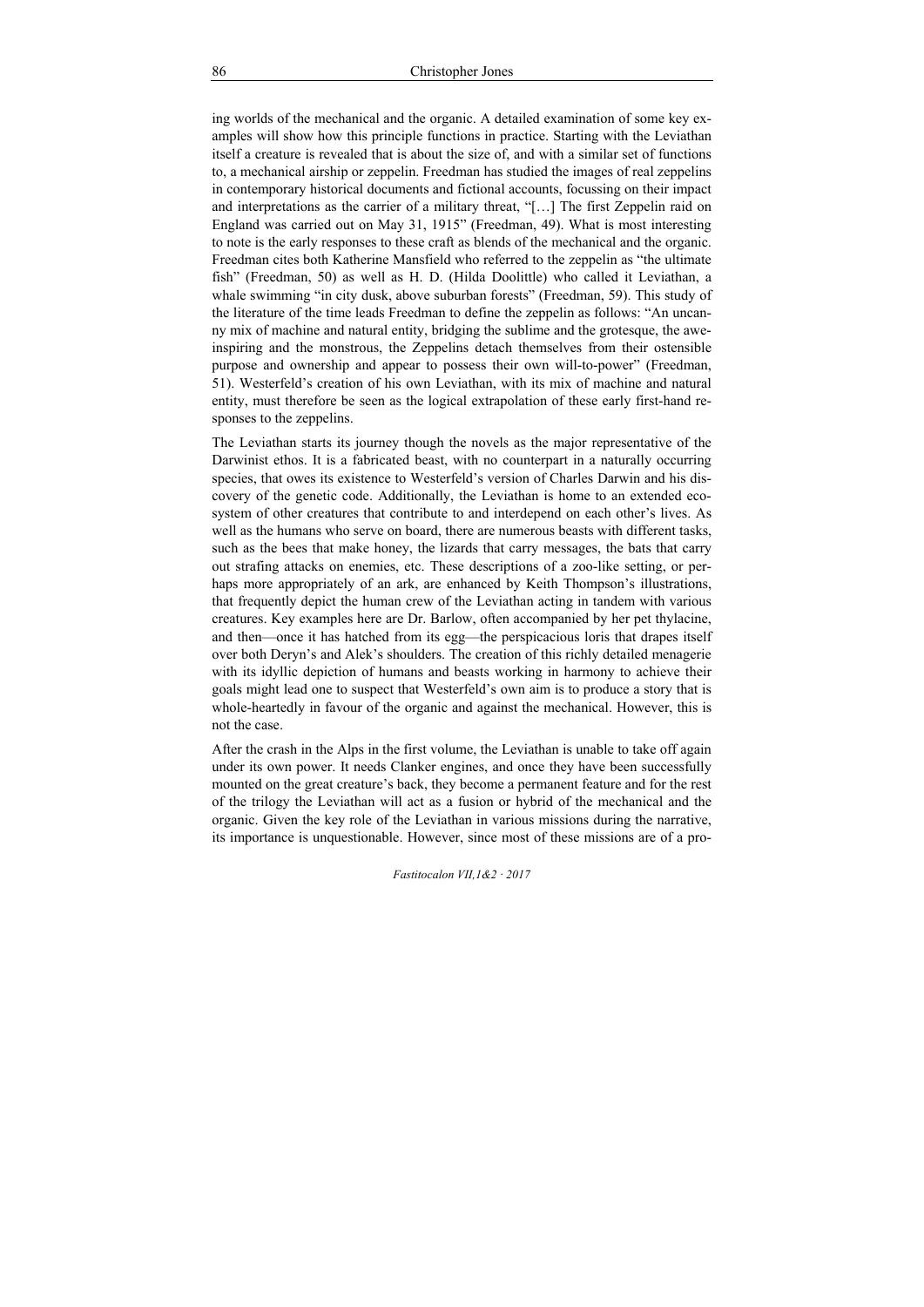tective, peacekeeping, or rescue nature, then the reader's attitude to this creature, and to its hybrid nature, is being carefully directed to a positive view. Indeed, a deconstruction of the divisions between the mechanical and the organic, in favour of hybridity, is therefore presented as the most logical and ultimately reconciliatory outcome that is possible from a starting point of war between the Clanker and Darwinist countries and philosophies. If we now map this fictional trajectory onto the reality of our own times—which, as shown earlier, the steampunk genre is all about—then we must assume that a rapprochement between the divisions of the organic and the technological must be part of Westerfeld's message in this trilogy. As he says in the *Afterword* to the first volume, "[the book] looks ahead to when machines will look like living creatures, and living creatures can be fabricated like machines´ (Westerfield, *Leviathan*, 439).

An analysis of other key symbolic objects in the novels provides further evidence. In addition to the large-scale symbolic entity of the Leviathan, Westerfeld employs numerous smaller objects as embodiments of the machine / organic dualism that underpins the world-building strategy in this trilogy. For example, there is Alek's Habsburg family crest, described as a "double-headed eagle devised of mechanikal parts" (Westerfeld, *Leviathan*, 218), giving the reader an image of the natural (the eagle) and the mechanical being joined together. Interestingly, in the third volume, *Goliath*, there is a real double-headed eagle—this time created by Darwinist fabrication—which contributes to the trilogy's aims in several ways. Firstly, it provides a powerful mirror image to the Habsburg crest. Secondly, it serves as a link between the two factions, in that both have created an eagle according to their own style. Thirdly, it is a part of Alek's identity, and this close symbolic association prepares the reader for Alek's eventual transformation into a representative of both factions. Finally, its nature as a doubleheaded eagle—with its two long necks intertwined—must be seen as a potent image of the gradual coming together of the Clanker and Darwinist factions by the conclusion of the trilogy.

Turning away from massive fabricated airships and fabulous creatures like the doubleheaded eagle to more mundane objects, reveals a continuation of Westerfeld's approach to world-building. This extension into the mundane is seen most clearly when Volger and Deryn share a pot of tea. Deryn drinks her tea from a Clanker cup, "It was fine porcelain, as light as a hummingbird, with Alek's mechanical eagle crest inlaid in gold´ (Westerfeld, *Behemoth*, 158), whilst Volger drinks his from a cup with "the Leviathan's silhouette and nautilus spirals stamped on its side in black" (Westerfeld, *Behemoth*, 159). This is a subtle indication to the reader of the journey that the two factions are undertaking to reach a point of greater understanding and cooperation. However, it is not just within the confines of the text that this message is relayed to the reader. The numerous illustrations in the novels also have their part to play. Westerfeld reveals how integral these illustrations are to his own work in an interview with Jeff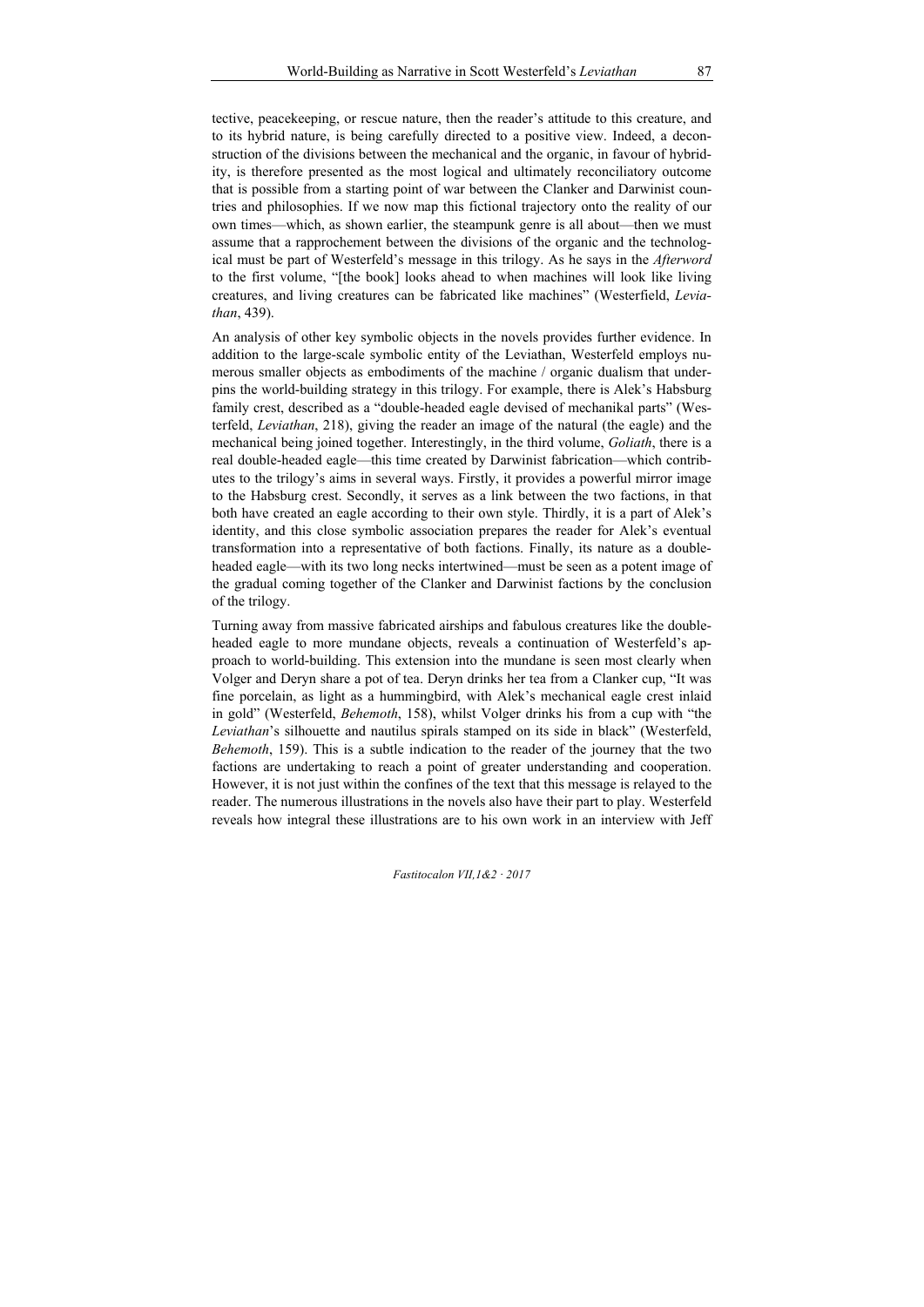VanderMeer. When asked which steampunk works influenced the writing of *Leviathan*, Westerfeld replies:

In a strange way, the biggest influence on the text was Keith's illustrations in the book itself. Because there are fifty of them per book, we didn't follow the usual strategy of finishing the text and then producing illustrations. He was working alongside me, only a few chapters behind (or ahead at one point), and whenever I got to a sticky place I would have his images to contemplate. It was a positive feedback loop. (VanderMeer, 68)

As an example of how seamlessly text and illustration are joined in a common goal, there is an image on page 165, in which Thompson provides an illustration of these two tea-cups with the steam rising from them both and then entwining. The trilogy's narrative of how these two opposing worldviews—of the mechanical and the biological—must overcome their differences and unite in order to overcome military conflict, in the short term, and in order to lay the foundations of a stable future, in the long term, is thus also embedded within the accompanying illustrations.

In order to create a suspenseful and exciting narrative, this journey to reconciliation cannot run entirely without obstacles and setbacks. In the final volume, it is the eponymous Goliath device that functions most clearly in this respect. Invented in this alternative history by Westerfeld's version of Nikola Tesla, the Goliath is a technological weapon that the world is led to believe can destroy entire cities from a safely remote distance with only the touch of a button. It is Tesla's aim to forcibly impose peace on the world through the deadly threat of his machine. Whilst his intentions are therefore seen as noble, his means are regarded as more than questionable when he proposes to demonstrate the efficacy of his weapon by testing it on Berlin: "This is the power of Goliath, that no one on earth, Clanker or Darwinist, can escape. So we must all learn to share the globe, or perish together!" (Westerfeld, *Goliath*, 234). It becomes Alek's task, assisted by his friends, to prevent this from happening. Nevertheless, until this moment of crisis, Tesla has also embodied the trilogy's hope for a union between the two factions: "He was a Clanker boffin, a maker of German secret weapons, and yet the czar had given him free run of Darwinist Russia´ (Westerfeld, *Goliath*, 79). This is, however, a false hope based on a misuse of power and a desire to coerce rather than lead. The reader will see Tesla's Goliath weapon as the wrong sort of hybrid, designed solely for destruction, and compare it to the Leviathan, a hybrid designed as a living ecosystem, as accommodation, as a vessel of exploration. Indeed, for Perschon the Leviathan airship functions as a "visual representation of social contract theory or perhaps even environmental concerns, wherein the lives of everyone and everything on board are interconnected" (Perschon, 142). It could also be argued that Tesla, as a man, is the wrong sort of scientist for a mission of progress and peace. His counterpart is obviously Dr. Barlow, analysed by Mielke and LaHaie as follows: "Dr. Barlow's research forms a significant aspect of the series, one that might be considered essentially female; she creates life to do the work of machines, and these living tools do not cause the pollu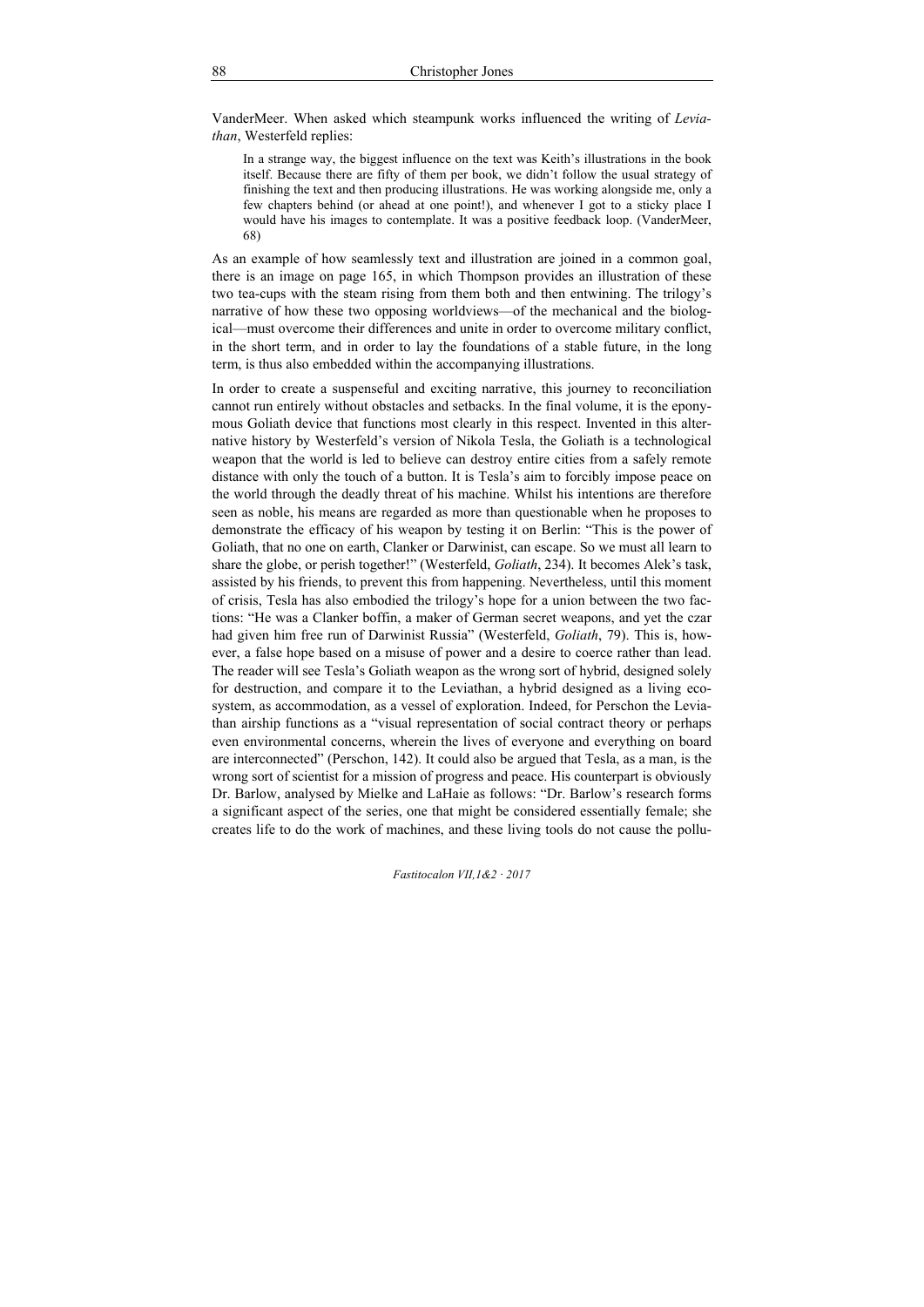tion and the problems of the historical Industrial Revolution´ (Mielke and LaHaie, 255). As such, the figure of Dr. Barlow embodies Weig's comments about steampunk in general when it "envisions a future  $[...]$  where a kind of harmony with the material reality of both technology and the natural world is realized" (Weig, 144).

It is not just the objects, small and large, that carry this theme of reconciliation. There are also significant locations that will act as potential blueprints for a reconciled Europe after this version of the Great War. The first of these is Tokyo, a city which is home to both Clanker and Darwinist products, and which—through Alek's eyes—is seen as follows: "The two technologies mixed more elegantly than he'd expected. Streetcars huffed out clouds of steam, but the most crowded were yoked to oxenesques for extra power. A few rickshaws putted along behind diesel two-legged walkers; the rest were pulled by squat scaly creatures" (Westerfeld, *Goliath*, 209). The citizens of Japan share this desire to make the best use of both worlds, as the reader learns when Dr. Barlow points out two prominent Japanese scientists to Deryn: "There is Sakichi Toyoda, the father of Japanese mechanics. And, beside him, Kokichi Mikimoto, the first fabricator of shaped pearls. Clankers and Darwinists, working together´ (Westerfeld, *Goliath*, 226). It is not just Tokyo and Japan that provide positive examples of working together. Although Westerfeld's version of the USA is of a nation divided between a North committed to the mechanical and a South committed to the biological, it also contains one of the most powerful images of hybridity in the novel. In this version of reality, the Statue of Liberty also functions as one of the objects symbolising a happy hybridity: "In the distance a towering human form was coming into view. She was as tall as the *Leviathan*, and her upheld torch glowed with both soft bioluminescence and a shimmering electrikal coil´ (Westerfeld, *Goliath*, 402). Tellingly, the source of light here is a product of both mechanical and genetic engineering, and the direct reference to the Leviathan ensures the reader's positive reception of this image.

Continuing this exploration of hybridity in the trilogy, it is worthwhile tracing this theme through the main characters. Towards the end of the first volume, Deryn refers to the Leviathan as follows: "We're something different now  $\left[\ldots\right]$  A little of us and a little of them" (Westerfeld, *Leviathan*, 416). Although the first volume has this positive note, much of the second volume, *Behemoth*, is devoted to making it clear to the reader how difficult it will be for these two characters, both products of their different factions and belief-systems, to reach common ground. In *Behemoth*, Deryn has left the Leviathan to join Alek in the Clanker city of Constantinople, and the absence of the familiar coupled with the presence of the numerous mechanical devices is having a double effect on her. On the one hand, it is affecting her state of mind, "She often talked to herself these days—living among Clankers was driving her mad. Instead of the murmurs of beasties and the steady hum of airflow, Deryn spent her days surrounded by the rattle of gears and pistons´ (Westerfeld, *Behemoth*, 373). On the other hand, it is affecting her physically as well: "Her skin smelled of engine grease´ (Westerfeld, *Behemoth*, 373). Nevertheless, this is the volume in which we see the per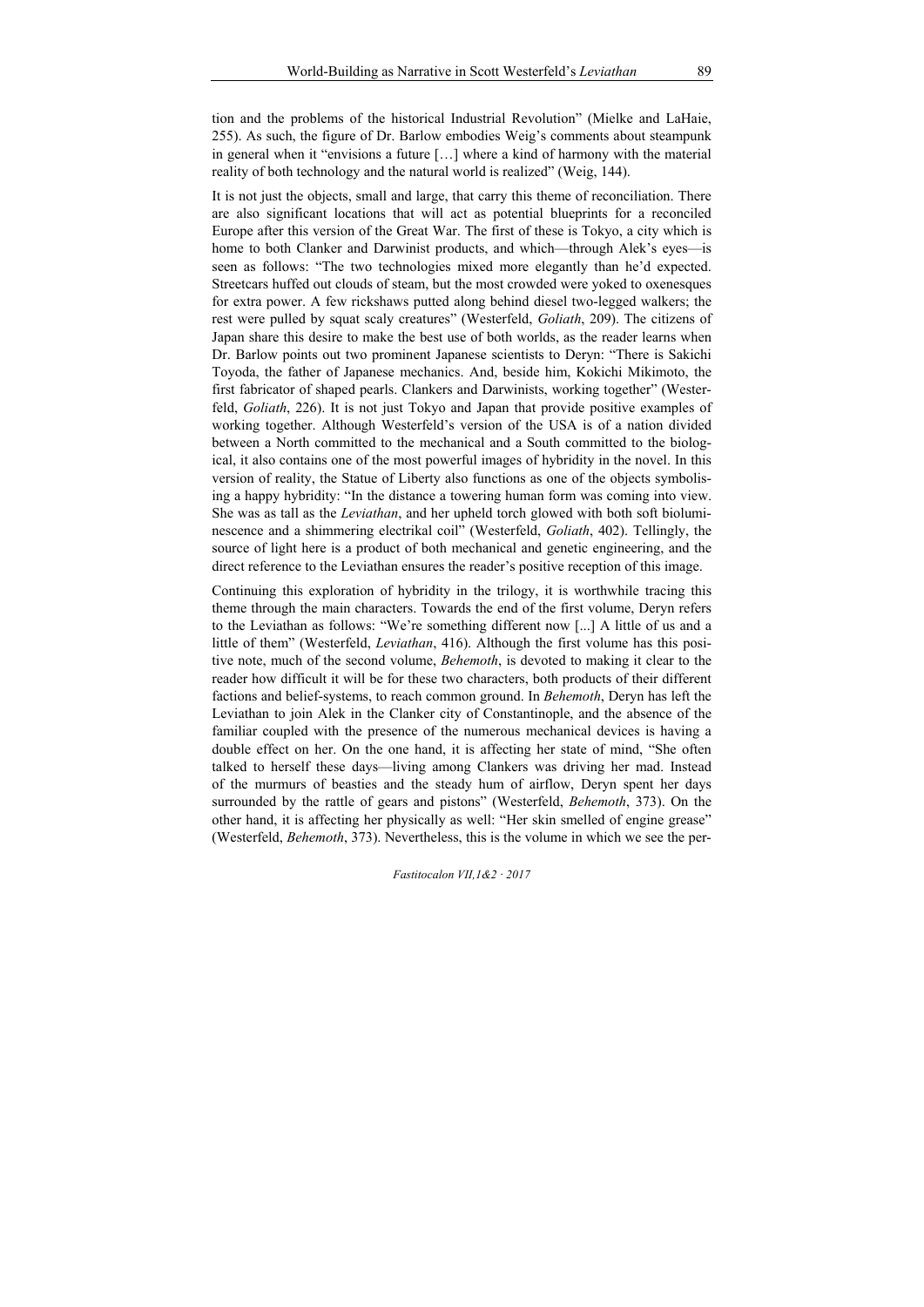spicacious loris bond with both Alek and Deryn, introducing yet another image of two worlds meshing: "Dr. Barlow sat down at the map table, shaking her head. 'It wasn't designed to bond with two people! Not unless they're ...' She narrowed her eyes. 'I suppose you and Alek have rather a close friendship, haven't you, Mr. Sharp?" (Westerfeld, *Behemoth*, 466). However, the reader must wait until the third volume, *Goliath*, to witness the complete a rapprochement between Deryn and Alek, and more widely, with the two factions that have split the world.

In the final volume, *Goliath*, Westerfeld once again employs a series of telling objects to assist with his world-building. Now, it is less a case of using these symbols to anticipate the direction of the narrative, it is more a case of using them to enrich the reader's sense of two worlds coming together. In the case of Deryn, for example, after her injury in Mexico, she must exercise her leg as part of the recovery process, using "the cane that lovely old Klopp had made for her. It was lathed from fabricated wood, but topped with a heavy Clankerish brass handle´ (Westerfeld, *Goliath*, 391-392). In the case of Alek, he receives a medal from the British for his contribution in the mission against Tesla's weapon: "He had been awarded the Air Gallantry Cross, the highest honor the British armed services could give a civilian, and right there on its face was a portrait of old Charles Darwin himself" (Westerfeld, *Goliath*, 520). Additionally, in narrative terms, some of the animosities of the old world order are also showing signs of dissolving. As the captain of the Leviathan says, "If you'll excuse me, I must attend to our American guests. Their Clanker airships will be joining us on our way back to Europe. Most extraordinary" (Westerfeld, *Goliath*, 520). In terms of character, both Deryn and Alek have now adopted features of the opposing faction, and perhaps more importantly for a Young Adult readership, have fallen in love with each other. The Leviathan itself remains the single most significant symbolic object. By the end of the story it has demonstrated its vital contribution to any potential for world peace, but only *after* it has incorporated the mechanical elements donated by Alek and his group of Clanker friends. Since steampunk should be regarded as a form of alternative history intended to illuminate the most pressing issues of the present, then it is in this powerful image of hybridity that Westerfeld's message is strongest: our future, and in particular the future of his Young Adult readers, will be one in which we must expand our expertise in technological invention but *also* in our understanding of ourselves as biological creatures within a given eco-system.

### **Conclusion**

The use of a steampunk setting lends itself very well to Young Adult fiction, as seen in the *Leviathan* trilogy. Westerfeld's world-building draws on the key features of steampunk, *speculation*, *divergence*, *creativity*, *technology*, and *hybridity*, in order to create an alternative history that encourages readers to see the consequences of past decisions and apply them to the dilemmas of today. The trilogy presents a re-imagined world in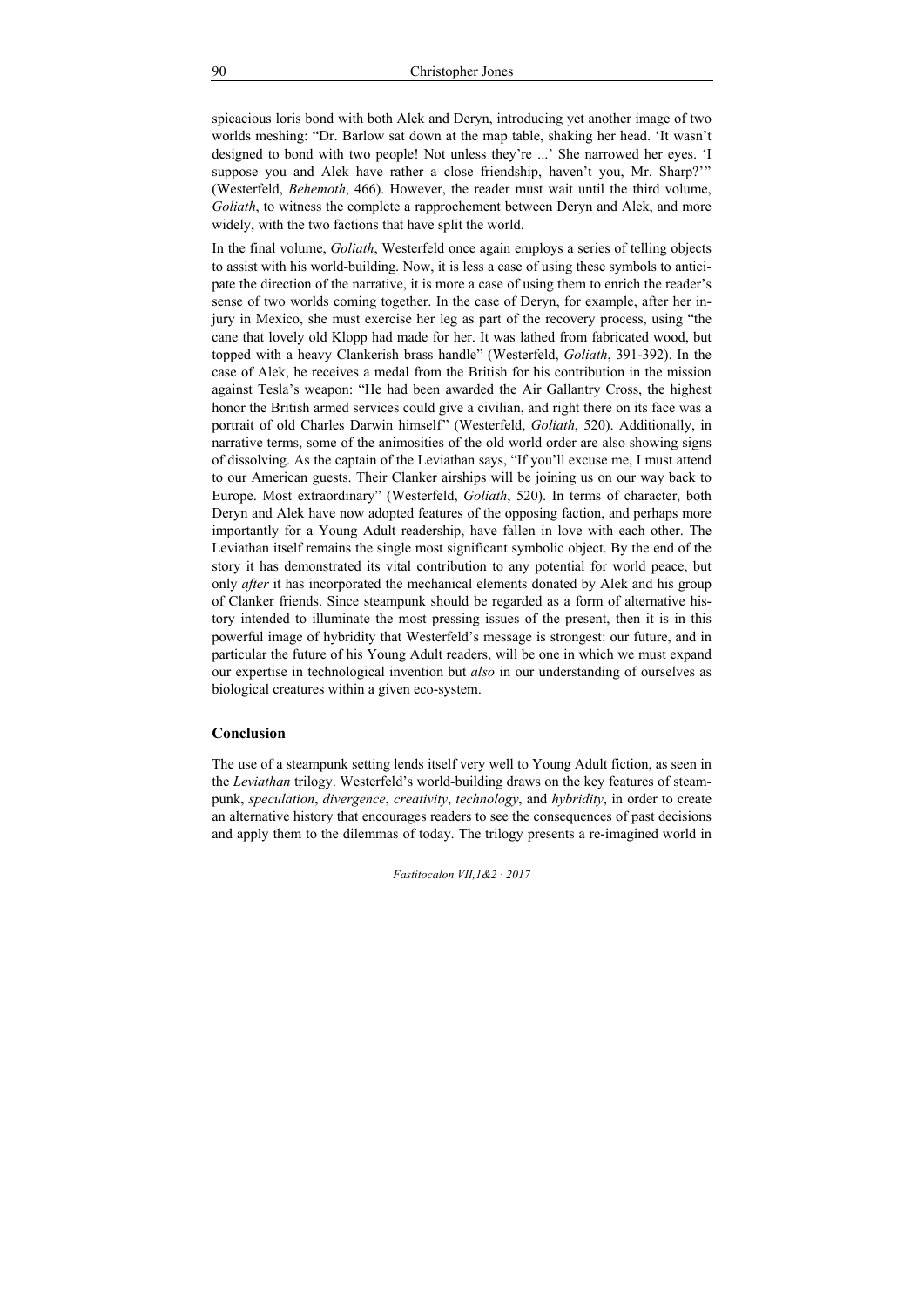which the divisions between mechanical engineering and genetic engineering are the key cause of military conflict. As well as the battle-lines on a map, these divisions permeate the characters, the numerous symbols, and the illustrations. This in-depth approach to world-building means that much of the narrative is seen as an inevitable consequence: how could these two opposing worldviews not end in conflict? Within this framework of inevitability, it is up to the two main characters to struggle to overcome their prejudices in order to change themselves for the better, thereby also helping the world to change. For a Young Adult readership this is a valuable approach in a number of ways. On the one hand, it underlines not just the importance of the decisions we take, but also their far-reaching consequences. On the other hand, we also see that those decisions are not taken in abstract isolation, but are taken within the context of a given set of factors such as the political, social, economic, and scientific. Finally, the narrative of the novels shows the enormous contribution that an individual can make to the world. This is not restricted to the ground-breaking work of a scientist such as Darwin; the actions of the two main characters, Deryn and Alek, also have a huge impact. By the end of the story they may not have managed to stop a World War, but as Westerfeld says in his *Afterword* to the third volume: "Europe may well emerge from this war less devastated than in our world, and therefore less vulnerable to worse tragedies to come" (Westerfeld, *Goliath*, 542-3).

#### **List of References**

- Beard, David. "Introduction: A Rhetoric of Steam.´ *Clockwork Rhetoric: The Language and Style of Steampunk*. Ed. Barry Brummett. Jackson: University Press of Mississippi, 2014. xiv-xxxii.
- Bowser, Rachel A., and Brian Croxall. "Introduction: Industrial Evolution.´ *Neo-Victorian Studies* 3.1 (2010): 1-45.
- Danahay, Martin. "Steampunk as a Postindustrial Aesthetic: 'All that is solid melts in air'.´ *Neo-Victorian Studies* 8.2 (2016): 28-56.
- Esser, Helena. "Yesterday's Tomorrows: Retrofuturist Visions of London's Alternative Pasts in Steampunk Fiction." *Literary London: Interdisciplinary Studies in the Representation of London* 11.2 (2014): 18-34.
- Freedman, Ariela. "Zeppelin Fictions and the British Home Front.´ *Journal of Modern Literature* 27.3 (2004): 47-62.
- Hale, Matthew. "Airship Captains, Pith Helmets, & Other Assorted Brassy Bits: Steampunk Personas and Material-Semiotic Production.´ *New Directions in Folklore* 11.1 (2013): 3-34.
- Hall, Mirko M., and Joshua Gunn. "There is Hope for the Future': The (Dis)Enchantment of the Technician-Hero in Steampunk.´ *Clockwork Rhetoric: The Language and Style of Steampunk*. Ed. Barry Brummett. Jackson: University Press of Mississippi, 2014. 3-18.